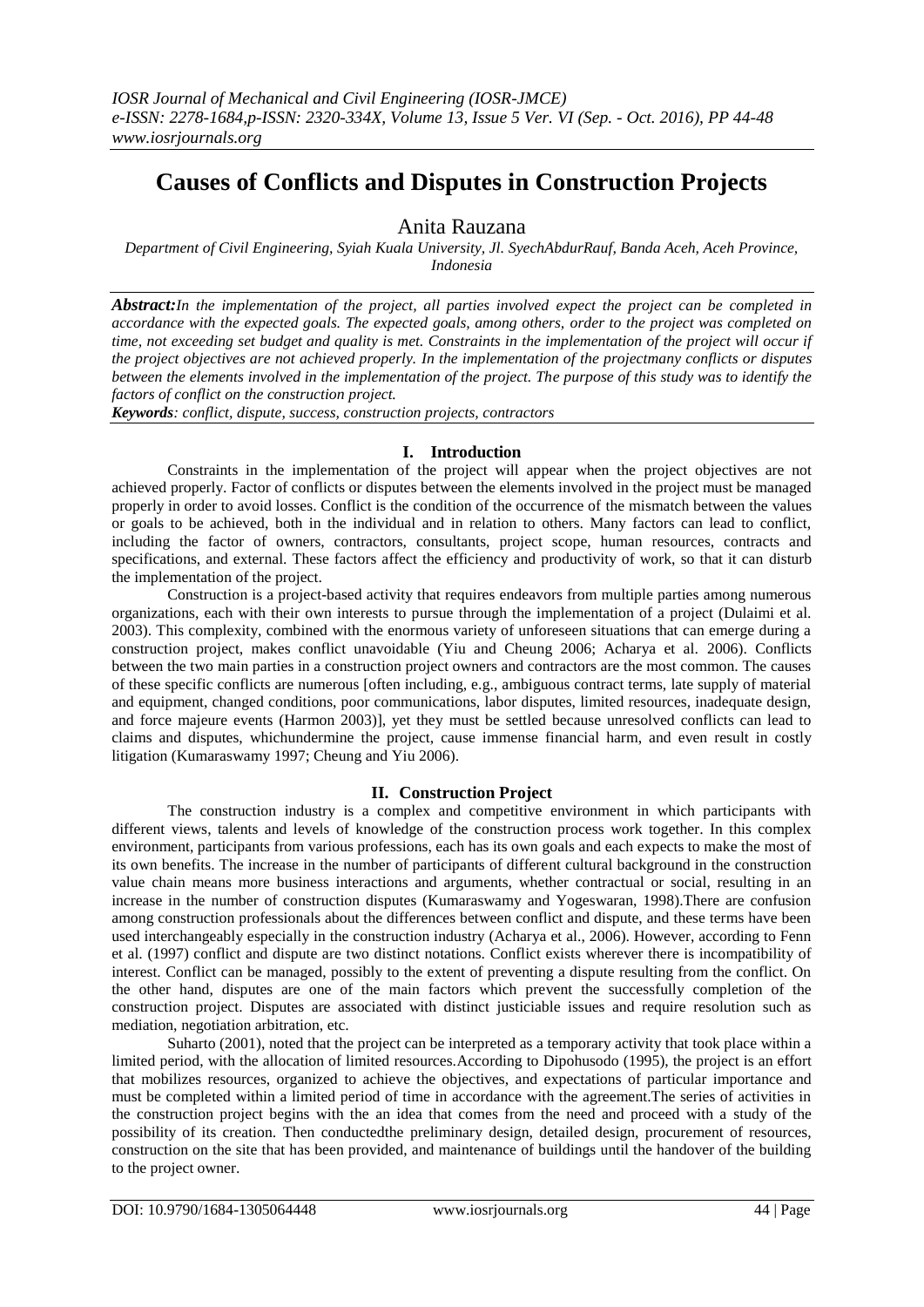# **2.1 Project management**

According to Suharto (2001), project management can be defined as planning, organizing, directing, controlling of project resources, to achieve short-term goals that have been determined. Project management using an approach and hierarchical system of vertical and horizontal. Objective of the project is composed of elements of cost, quality, and time. The third objective of the project is tripleconstraintsare as follows.

- 1. The cost of the project must be completed at a cost that does not exceed the budget.
- 2. Quality, product or output of the project must meet the required specifications and criteria.
- 3. The time, the project must be done in accordance with the period and the end date specified.

### **2.2 Project implementation organization**

According to Dipohusodo (1995), the organization is indispensable for the smooth implementation of the project at the planning and implementation of the project. Organization is a facility that allows people to work together effectively to achieve a purpose that is more clear and focused. In the implementation of a project there are elements of implementation and each has the duty and authority in accordance with his position. Organizational structures in a project need to know to explain the relationship of duty, responsibilities and authority of individuals and groups. In the implementation of the project, there are several elements in the project, namely owner, consultants and contractors. Working relations elements of the project are as follows:

- 1. The working relationship between the owner and the consultant is a contractual relationship that poured in the agreement Working.
- 2. The working relationship between the owner and the contractor is a contractual relationship that poured in the agreement Working.
- 3. The working relationship between the consultant and contractor is functional relationships in performing their duties and responsibilities of each as been stated in the implementation of the document.

### **III. Causes of Conflicts and Disputes**

According Suharto (2001), the conflict can be defined as dispute between elements or the opposite thoughts in the project. Although the conflict in the project can be blocking the achievement of one of the parties, but the advantage is as follows:

- 1. Conflict can provide information and new ideas that ultimately improve thequality of decision-making.
- 2. Conflict can force the parties involved to think and reconsider his view.
- 3. Conflict can lead to problems that had been buried become the open and enablethe leadership assist in finding the best solution for the project.
- 4. Conflict can teach existence mutual understanding and respect for other opinions.

Conflicts can be interpreted a disagreement between two or more members of organizations or groups within the organization that arise because they have to use scarce resources jointly, or carry out activities together, or have the status, goals, values, and perceptions is different (Ranupandoyo and Husnan1995).Leung et al. (2002, 2005) partially verified the positive impacts of conflict on construction projects by respectively using case study and questionnaire survey to testify the relationship between distinctive conflict types and participants' satisfaction. They found that a suitable level of conflict—especially task conflict—can indeed improve participants' satisfaction up to a certain point at which diminishing begins. Jehn and Bendersky (2003) warned that conflict impacts appear to diverge when observing different indicators (i.e., objective or subjective) of organization effectiveness, however. It is thus concluded that participants' satisfaction (a subjective criterion) cannot be directly generalized to describe objective performance criteria such as cost, schedule, and project quality (Maloney 1990).

### **3.1 Factor of conflict in construction projects**

In the construction industry, since differences in perceptions among the participants of the projects, conflicts are inevitable. If conflicts are not well managed, they are quickly turn into disputes. Disputes are one of the main factors which prevent the successfully completion of the construction project. Thus, it is important to be aware of the causes of disputes in order to complete the construction project in the desired time, budget and quality.

Susila (2012) found in a construction project, on the one hand the contractor's attention is in the completion of the project in accordance with specified schedule and attempt to make financial gain, while on the other hand the owner needs excellent facilitiesat economical prices. The purpose of each party seems contradictory in achieving their goals, such circumstances could lead to conflict. The causes of the conflict can be caused by owner, consultants, contractors, contracts and specifications, human resources, and project conditions.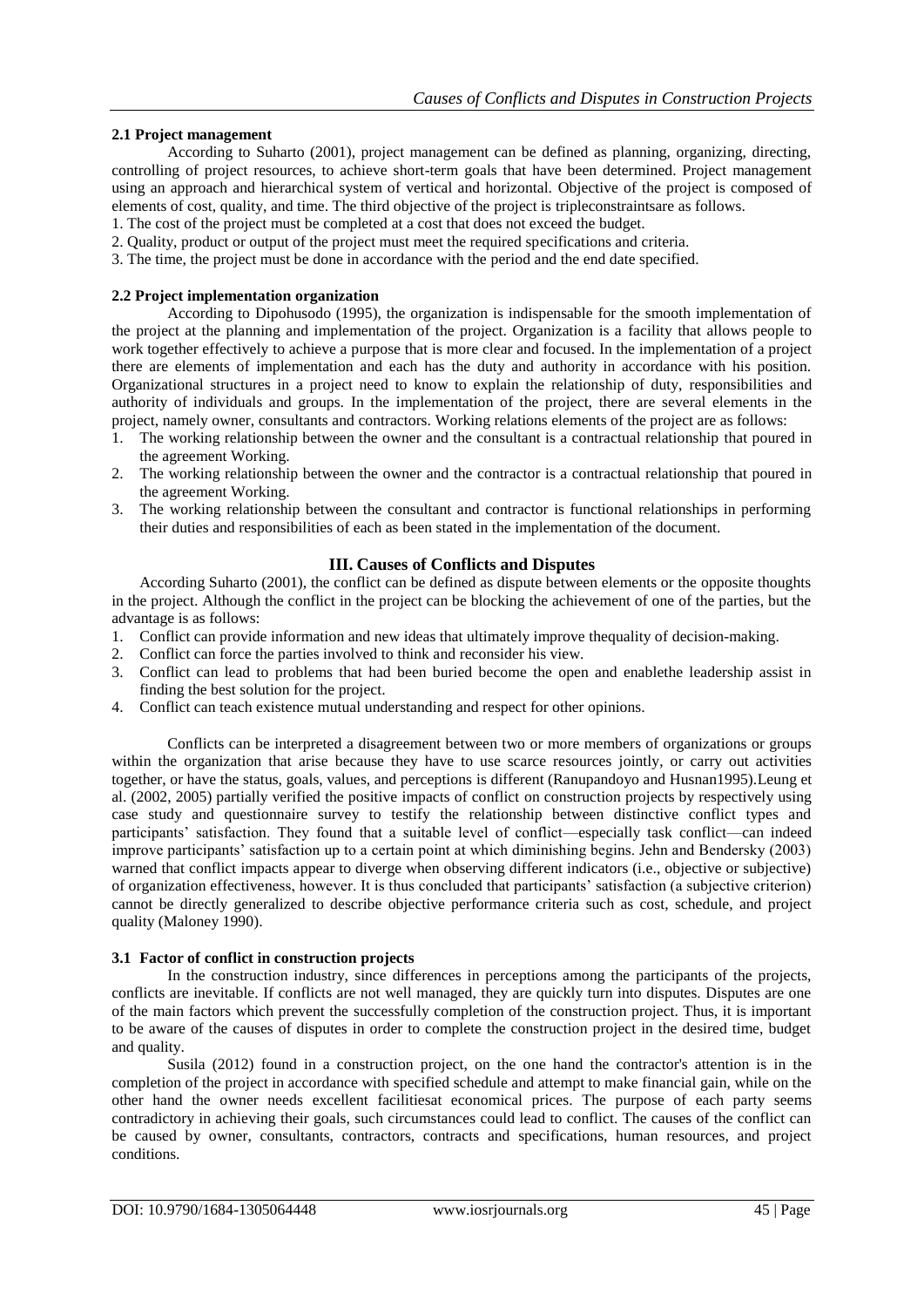The complexity of the work,limited time, the amount of resources used, and many things that affect the process of the construction (Susila 2012). If these constraints are not addressed immediately then it can result in losses and will lead to conflict. Factor of conflicts at the implementation stage occurs when stated in the contract does not according to the implemented in the field. Factors that cause conflicts in construction projects based on previous research can be seen as follows:

| <b>rable 1.1</b> actors of commet and disputes in construction projects |                                                                        |                      |
|-------------------------------------------------------------------------|------------------------------------------------------------------------|----------------------|
| Variables                                                               | <b>Indicators</b>                                                      | Authors              |
| Owner                                                                   | Failure of respond to issues in a timely                               | Fenn, Lowe and       |
|                                                                         |                                                                        | Speck(1997)          |
|                                                                         | Lack of communication among the team members                           | Fenn, Lowe and       |
|                                                                         |                                                                        | Speck(1997)          |
|                                                                         | The mechanism is not clear in providing information                    | Fenn, Lowe and       |
|                                                                         |                                                                        | Speck(1997)          |
|                                                                         | Poor management, control and coordination                              | Fenn, Lowe and       |
|                                                                         |                                                                        | Speck(1997)          |
|                                                                         | Failure of to determine responsibility in accordance with the contract | Hall(2002)           |
|                                                                         | <b>Estimation</b> error                                                | Hall(2002)           |
|                                                                         | Delayed in providing information                                       | Hall(2002)           |
|                                                                         | Design errors and specifications                                       | Hall(2002)           |
|                                                                         | Pictures and specifications are incomplete                             | Hall(2002)           |
|                                                                         | Calculation of incorrect work progress                                 | Kissiedu(2009)       |
| Consultant                                                              | Lack of experience of consultants                                      | Fenn, Lowe and       |
|                                                                         |                                                                        | Speck(1997)          |
|                                                                         | Lack of contractor management, supervision, and coordination           | Carmicheal(2002)     |
|                                                                         | Delay of jobs                                                          | Carmicheal(2002)     |
|                                                                         | Failure ofplan and implement change of work                            | Carmicheal(2002)     |
|                                                                         | The failure to understand the price of the work or the offer price     | Carmicheal(2002)     |
|                                                                         | correctly                                                              |                      |
|                                                                         | Lack of understanding of the existing agreement in the contract        | Carmicheal(2002)     |
|                                                                         | Employment contracts and the complete lack of construction             | Poerdiyatmono        |
|                                                                         | documents                                                              | (2007)               |
| Contracts<br>and<br>specifications                                      | The lack of clarity of document the distribution of workflow           | Poerdiyatmono        |
|                                                                         |                                                                        | (2007)               |
|                                                                         | There is a confusing of terms in the contract documents                | Poerdiyatmono        |
|                                                                         |                                                                        | (2007)               |
|                                                                         | There are terms that can cause a double meaning in the contract        | Poerdiyatmono        |
|                                                                         | documents                                                              | (2007)               |
|                                                                         | The big difference in understanding of contracts in foreign languages  | Poerdiyatmono (2007) |
|                                                                         | with the same contract and the Indonesian language                     |                      |

# **Table 1.1**Factors ofconflict and disputes in construction projects

### **3.2 Conflict management**

methods, as follows : Ock and Han (2003), states that the conflict management in addressing the problem of conflict with several

- 1. Force
	- Impose one's views at the expense of the strength of another.
- 2. Smoothing
	- Minimize the differences and emphasize togetherness to issues of conflict.
- 3. Withdrawing
	- Withdrawing from the real contradictions and conflict situations.
- 4. Compromise

Consider the various issues, bargaining, and look for ways of settlement or that bring satisfaction to the parties involved in the conflict.

5. Problem solving

Regard to theconflict as a problem to be solved rather than a war to be won, in order to achieve satisfaction along with maintaining relationships and interests conflict. Government Regulation on regulatory changes to Government Regulation of Construction Services Implementation ofSection 49, states that the settlement of disputes in the implementation of construction services out of court can be done in the following way:

- 1. Completion by both parties in the form of consultation and negotiation
- 2. Third parties, namely:
- a. Mediation appointed by the parties or alternative dispute resolution institutions.
- b. Conciliation.
- c. Arbitration institutions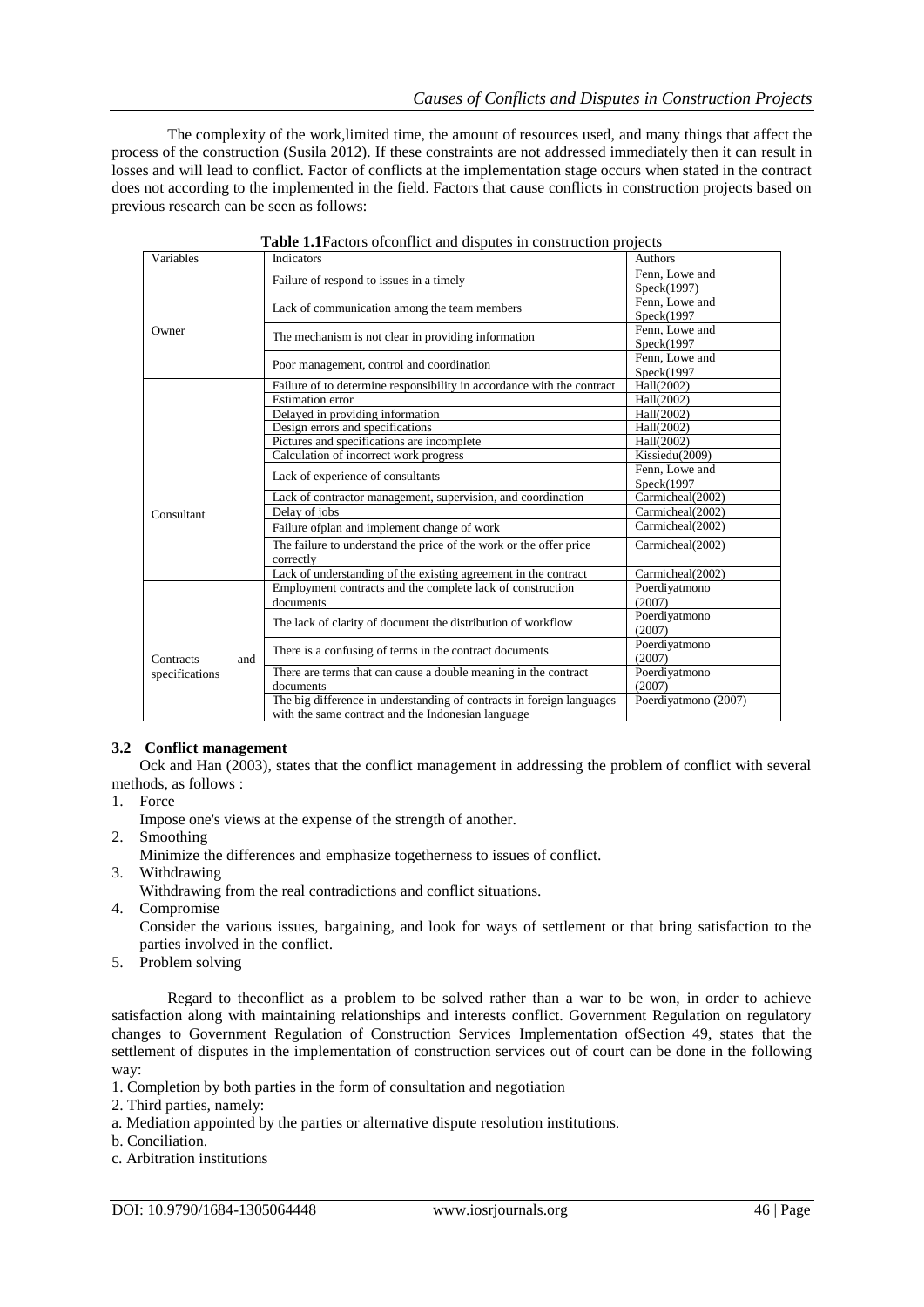### **3.3 The success of projects**

Shah (2004) states that to measure the success of the project in terms of aspects as follows :

### **1. Aspect of costs**

- a. In accordance with the contract documents and agreements;
- b. The project owner agrees and make payment until the work is completed;
- c. No progress billing owed; and
- d. Obtain the positive benefits, including benefits for the company.

#### **2. Aspect of quality**

- a. In accordance with the technical specifications of the contract documents andagreements;
- b. The project owner agreed and accept the project unconditionally;
- c. No penalty or complain about the quality of work of the project;
- d. Occupational health and safety implemented properly;
- e. All parties related to the implementation are satisfied; and
- f. Getting a certificate of completion.

### **3. Aspect of time**

- a. Project completed on time, or according to the work schedule in the contract documents;
- b. The project owner agreed and accepts the completion of part or all of the work;
- c. No complaints about the implementation progress related to completion of the work.

### **IV. Conclusions**

The strategy of conflict resolution on the project is by respond to problems in a timely manner, creating good communication among project teams, creating a clear mechanism, creating management and good supervision. The conflict shall be resolved in an appropriate manner to minimize contagion to the efforts of the achievementof the project target.The current dominant theory is the interactionism view that believes that conflict can be constructive in organizations under certain circumstances (Robbins and Judge 2009). There are five techniques that are generally used in resolving conflicts are:

- 1. Withdraw / Avoid. Techniques for resolving conflict in a way to delay or avoid situations of potential conflict would occur. Avoid or delay the settlement of the conflict in order to do a better preparation, or expect to be completed by others.
- 2. Smooth / Accomodate. Technique of resolve conflict with an emphasis to the area of the level of agreement.
- 3. Compromise / Reconcile. Techniques for resolving of conflict by seeking solutions that provide a level of satisfaction to all parties to temporarily or partially resolve the conflict. This approach is also called the "give and take".
- 4. Force / Direct. Techniques for resolving conflict based on the dominance of one party without regard to the other party. Usually based on the authority and power that the parties resolve the conflict. Also known by the win-lose approach.
- 5. Collaborate / Problem Solve. Techniques for resolving of conflict by combining multiple the views and from several different perspectives. Requires behavior of co-operative and open dialogue to get a consensus or a shared commitment.(PMBOK 2013)

#### **References**

- [1]. Acharya, N. K., Lee, Y. D., and Im, H. M. (2006). Conflicting factors in construction projects: Korean perspective. *Eng. Construct. Architect. Manage*, 13(6), 543–566.
- [2]. A Guide to The Project Management Body of Knowledge (PMBOK® Guide) Fifth Edition, Project Management Institute, Inc, (2013), Pennsylvania USA
- [3]. Carmicheal, D.G.(2002). *Disputes and International projects*, A. A. Balkema, Liise.
- [4]. Dipohusodo. (1995), *Project Management*, Kanasius, Yogyakarta.
- [5]. Dulaimi, M. F., Ling, F. Y. Y., and Bajracharya, A. (2003). Organizational motivation and inter-organizational interaction in construction innovation in Singapore. *Constr. Manage. Econ*, 21(3), 307–318.
- [6]. Fenn, P, Lowe, D., and Speck, C.(1997), Conflict and dispute in construction Contract Management Economics*, Journal of Management in Engineering, ASCE*, 18 (1:20)
- [7]. Hall, J, M.(2002), *Ineffective Communication : Common Cause of Construction Disputes,* Alliance'sAdvisory Council Legal Notes. 13(2).
- [8]. Harmon, K. M. J. (2003). Conflicts between owner and contractors: Proposed intervention process. *J. Manage. Eng.* 3(121), 121– 125.
- [9]. Jehn, K. A., and Bendersky, C. (2003). Intragroup conflict in organizations:A contingency perspective on the conflict-outcome relationship. *Res. Organ. Behav*., 25, 187–242.
- [10]. Kissiedu, A.(2009), *The Development ofAppropriateStrategiesfor The PreventionofConstruction Disputes In Ghana,* Master ofthesesKwane Nkrumah University OfSciencesAnd Technology, Ghana.
- [11]. Kumaraswamy, M. M. (1997). Conflicts, claims and disputes in construction.*Eng. Construct. Architect. Manage*, 4(2), 95–111.
- [12]. Kumaraswamy, M. and Yogeswaran, K. (1998). Significant sources of construction claims , *International Construction Law Review*, 15 (1).144-160.